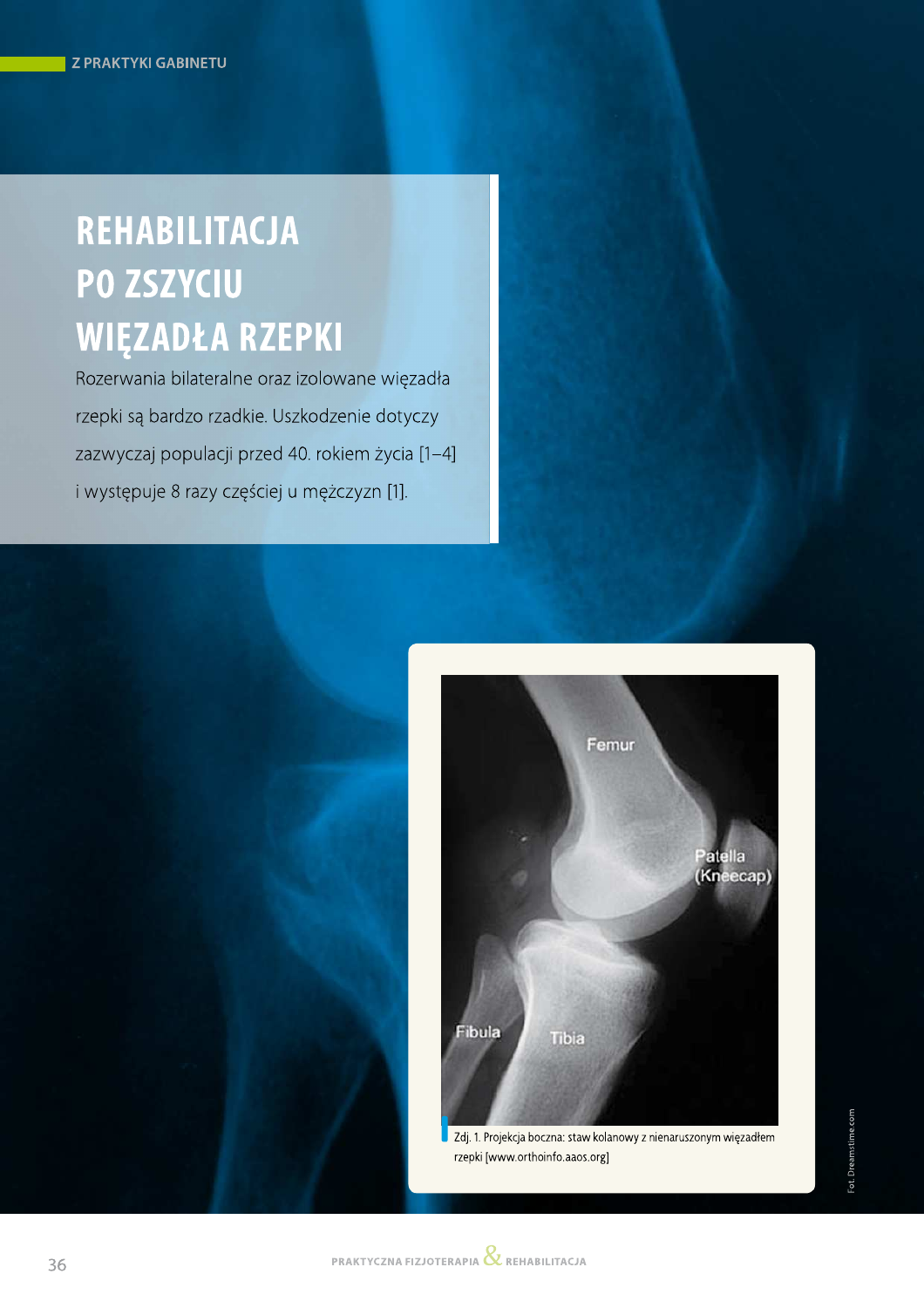## **WYSTEPOWANIE I MECHANIZM URAZU**

Jedną z grup podwyższonego ryzyka są osoby, u których stwierdza się osłabienie kolagenu (np. układowy toczeń rumieniowaty, reumatoidalne zapalenie stawów, przewlekła niewydolność nerek, cukrzyca, przewlekłe stosowanie steroidów) oraz pacjenci po większych zabiegach na stawie kolanowym (np. artroplastyka stawu kolanowego czy rekonstrukcja więzadła krzyżowego przedniego z przeszczepem środkowej 1/3 części więzadła właściwego rzepki) [4]. Odrębną grupą są natomiast osoby z wcześniej udokumentowanym

"kolanem skoczka", u których sumujące się mikrourazy aparatu wyprostnego stawu kolanowego oraz jego nadmierne przeciążenia mogą prowadzić do zwyrodnienia więzadła właściwego rzepki i w rezultacie do jego osłabienia. Dlatego też rozerwanie więzadła uważa się za ostatnie stadium tendinopatii [4, 5].

Siły działające na więzadło właściwe rzepki sa najwieksze przy 60° zgiecją stawu kolanowego. Przy wchodzeniu po schodach siły te wynoszą około 3,2 razy więcej niż masa ciała, natomiast do rozerwania dochodzi przy obciążeniu około 17,5 razy większym. W czasie degeneracji więzadła



Zdj. 2. Projekcja boczna: staw kolanowy z zerwanym więzadłem rzepki [www.orthoinfo.aaos.org]

właściwego rzepki potrzeba mniejszej siły, aby powstało uszkodzenie [4]. Do urazu dochodzi najczęściej przy zgiętym stawie kolanowym: podczas upadku czy lądowania, gdy zachodzi gwałtowny skurcz ekscentryczny mięśnia czworogłowego uda [1]. W wyniku urazu rzepka traci mocowanie i przemieszcza się ku górze.

## **ROZPOZNANIE**

Natychmiast po zdarzeniu pacjent nie jest w stanie kontynuować aktywności i przenieść masy ciała na kończynę kontuzjowaną lub robi to z asekuracją. Wyprost w kolanie jest utrudniony lub całkowicie niemożliwy. Podczas jego wykonywania występuje ból, a także pojawia się duży krwiak. W badaniu palpacyjnym rzepka ma nadmierną ruchomość w kierunku górnym (proksymalnym), natomiast pomiędzy nią a guzowatością kości piszczelowej wyczuwalna jest wyraźna wolna przestrzeń i brak napięcia. Pomocne okazuje się również zdjęcie radiologiczne, na którym można zaobserwować przemieszczenie rzepki ku górze, której wysokość można zmierzyć: długość rzepki podzielić przez długość więzadła rzepki (Insall-Salvati ratio: norma 0,8-1,2; niskie ustawienie rzepki - patella  $baja < 0.8$  – możliwe rozerwanie ścięgna czworogłowego; wysokie ustawienie rzepki - patella alta > 1,2 - możliwe rozerwanie więzadła rzepki) [1, 3, 4].

Przy częściowym rozerwaniu wyprost w stawie kolanowym może być zachowany. W tej sytuacji zalecane jest zrobienie rezonansu magnetycznego (magnetic resonance imaging - MRI), który określi wielkość uszkodzenia. Takie przypadki można leczyć zachowawczo. Wtedy stosuje się unieruchomienie w ortezie na 3-6 tygodni oraz kule w celu odciążenia kończyny [1, 6].

## **POSTEPOWANIE OPERACYJNE**

Przy całkowitym zerwaniu więzadła rzepki operacja okazuje się konieczna i im szybciej zostaje wykonana, tym lepsze są jej rezultaty. Bardzo dobre wyniki otrzymuje sie, jeśli do naprawy dojdzie w ciągu 2 tygodni od zdarzenia [7].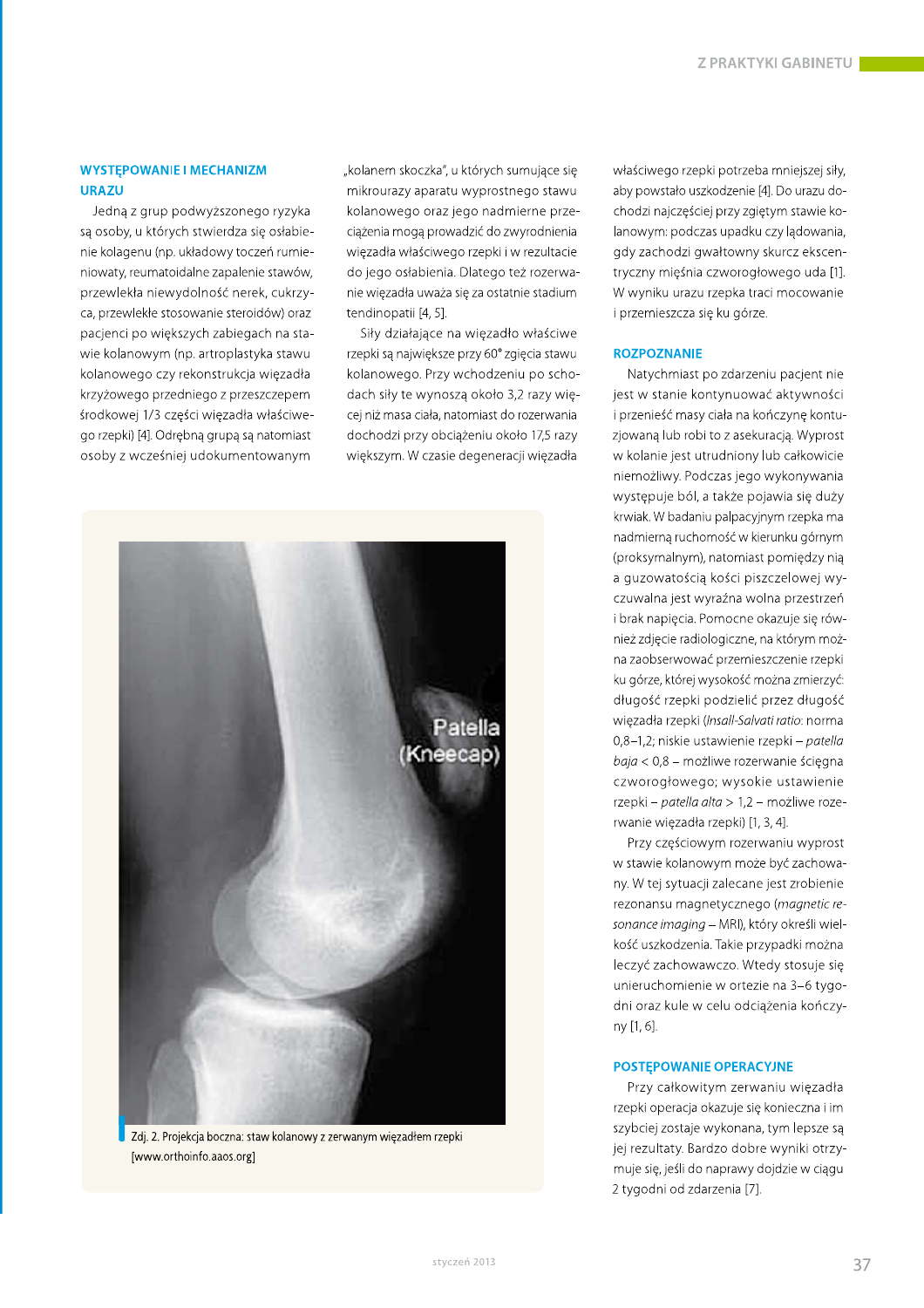Technika zabiegu zależy od typu urazu, miejsca rozerwania, od jakości tkanki oraz od dojrzałości kośćca pacjenta. Przy nagłych rozerwaniach więzadło zostaje zszyte. Najczęściej dodatkowo wykorzystuje się augmentację, czyli wzmocnienie, np. poprzez odpowiednie obszycie rzepki i więzadła właściwego. Chroniczne urazy potrzebują rekonstrukcji. Zazwyczaj stosuje się przeszczep autogenny ze ścięgna mięśnia smukłego lub mięśnia półścięgnistego. Zabiegi te cechują się większą trudnością i dają gorsze rezultaty od operacji bezpośrednio po zerwaniu [8, 9].

#### POSTEPOWANIE POOPERACYJNE

Wcześniejsze protokoły postępowania pooperacyjnego mówiły nawet o 6-tygodniowym unieruchomieniu w opatrunku gipsowym, a następnie usztywnieniu kończyny w ortezie przez 12 tygodni. Takie długotrwałe unieruchomienie niesie za sobą szereg niekorzystnych skutków, które zostały dobrze udokumentowane w piśmiennictwie, wliczając m.in.:

- trudności z odzyskaniem pełnego zakresu ruchomości,
- uciążliwy i nieustający ból,
- osłabienie siły mięśni,
- utratę masy kośćca,
- spowolnienie gojenia się tkanek,
- zmniejszenie mobilności rzepki,
- utrudnienie odżywiania chrząstki stawowej,
- · obniżenie położenia rzepki (patella baja) [10].

Dlatego też aktualnie odchodzi się od unieruchomienia opatrunkiem gipsowym na rzecz ortezy wyprostnej. Najważniejsza jest możliwie jak najszybsza, ale kontrolowana mobilizacja więzadła, która przyspiesza przebudowę włókien kolagenowych [11], oraz praca na strukturach okołostawowych w celu poprawy ustawienia rzepki.



Zdj. 3. Chirurgiczny obraz uszkodzonego więzadła rzepki [medicalphoto.com]

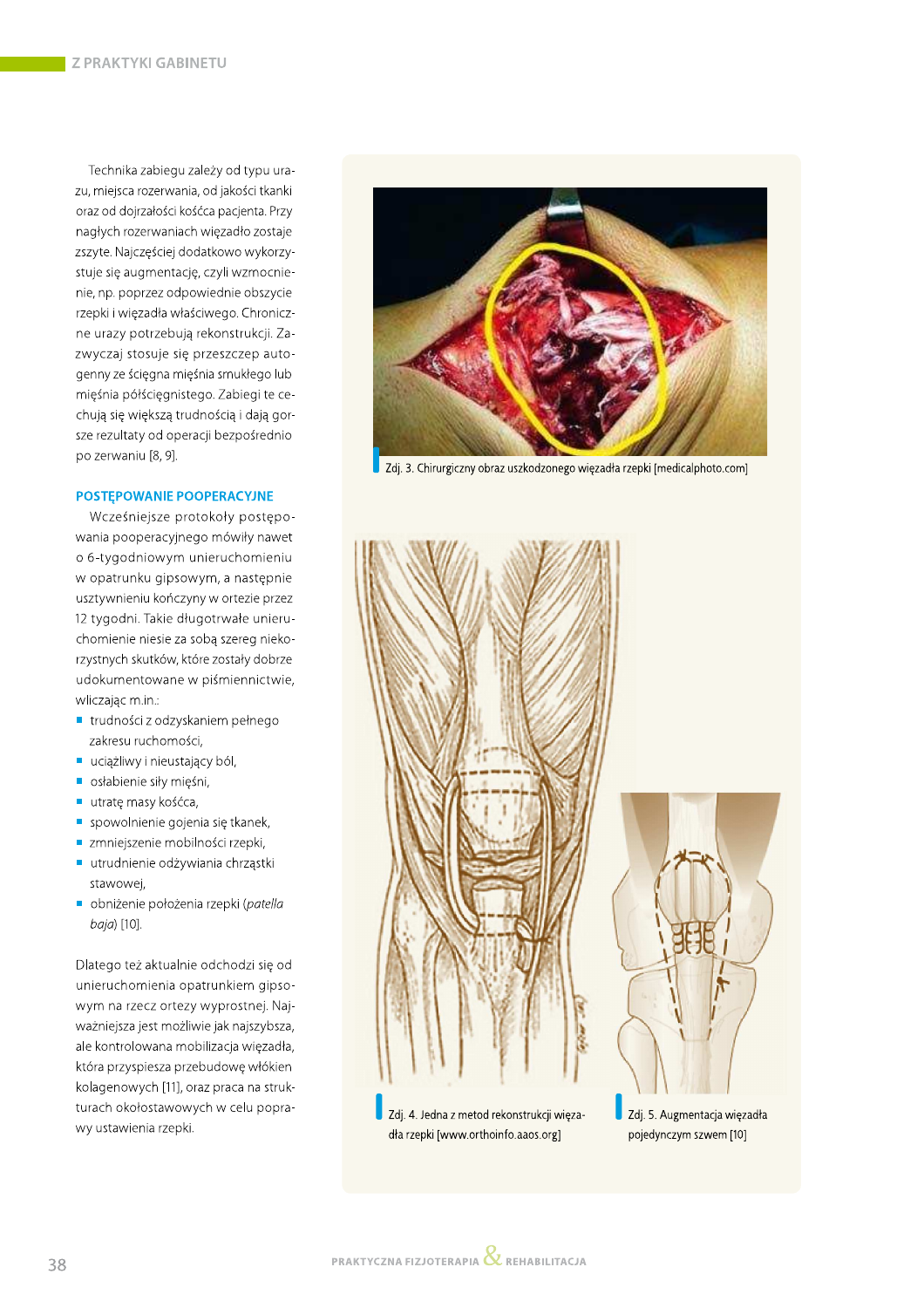# PROTOKÓŁ REHABILITACYJNY [12-14] **FAZAI**

(do 2. tygodnia po zabiegu)

Cele:

- zmniejszenie obrzęku i bólu,
- inicjacja ruchu w stawie kolanowym (w zakresie 0-30°),
- aktywacja mięśnia czworogłowego uda.

### Działania:

- chód i obciążenie: orteza zablokowana w wyproście, obciążenie kończyny kontuzjowanej w granicach tolerancji,
- ROM: rozpoczęcie biernego ruchu w stawie kolanowym (ROM 0-30°),
- w pierwszy dzień po zabiegu chłodzenie stawu co 2-3 godziny po 10-15 minut; w kolejne dni 3-4 razy dziennie.

- ćwiczenie na szynie CPM (0-30°; zdj. 6),
- uruchamianie pompy mięśniowej (naprzemienne zginanie grzbietowe i podeszwowe stopy),
- cwiczenia izometryczne mięśnia czworogłowego uda i mięśni grupy tylnej uda (kokontrakcja – zdj. 7),
- cwiczenia mięśni pośladkowych,
- wprowadzenie ćwiczeń rozciągających grupy tylnej mięśni uda oraz brzuchatego łydki (zdj. 8-9),
- delikatna mobilizacja rzepki,
- ergometr kończyn górnych.



Zdj. 6. Ćwiczenie na szynie CPM



Zdj. 7. Kokontrakcja



Zdj. 8. Rozciąganie grupy tylnej mięśni uda



Zdj. 9. Rozciąganie mięśnia brzuchatego łydki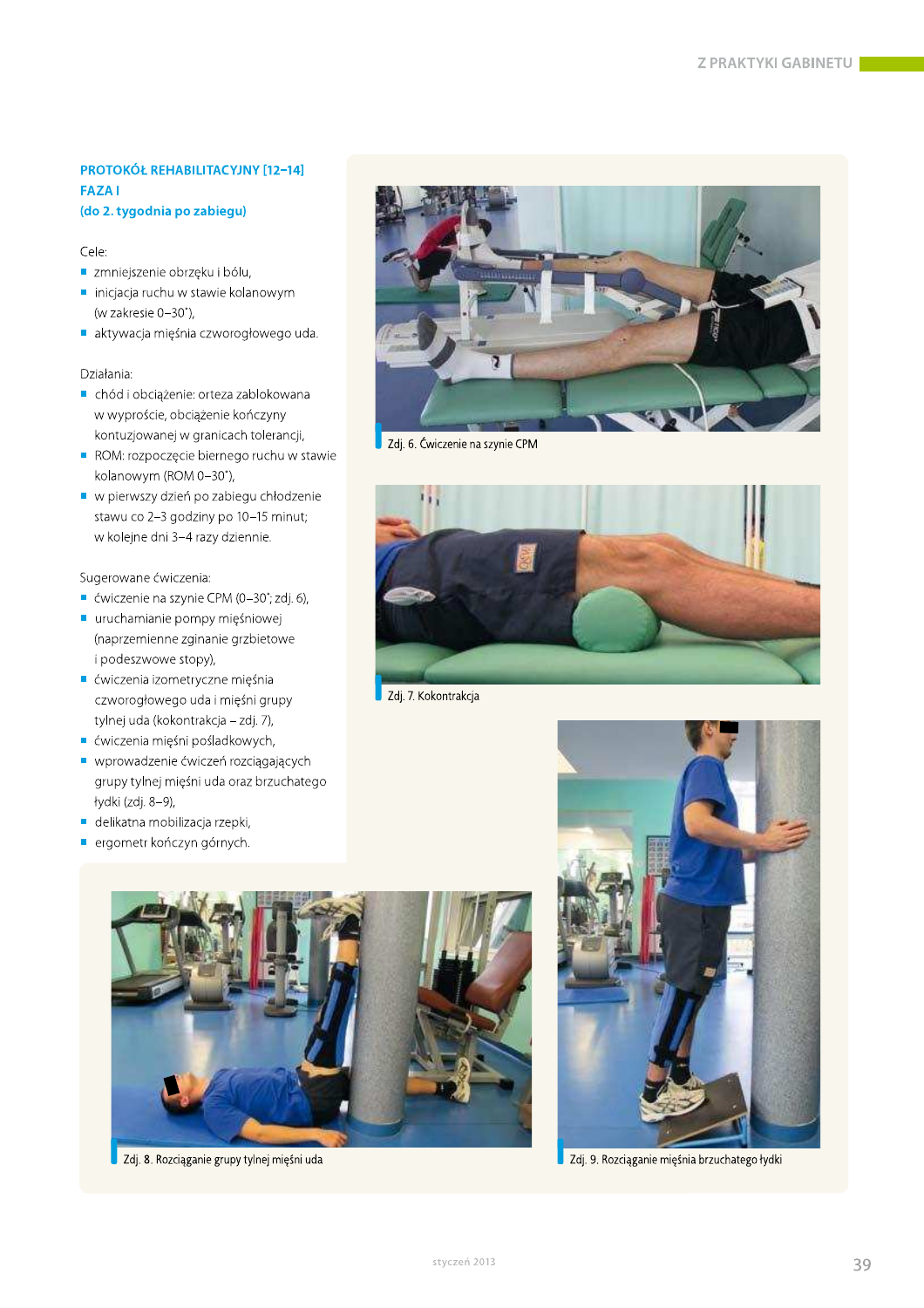# **FAZA II** (2.-6. tydzień po zabiegu)

Cele:

- ochrona więzadła przed przeciążeniem (stosowanie ortezy wyprostnej),
- uzyskanie ruchomości w stawie kolanowym 0-90°,
- rozpoczęcie wzmacniania siły mięśniowej.

Działania:

- chód i obciążenie:
	- · orteza zamknięta w wyproście,
	- · normalizacja wzorca chodu i obciążania kończyny operowanej,
- · odstawienie kul jest uzależnione od tolerancji kończyny na obciążenie oraz kontroli mieśniowej,

ROM:

- · progresywne zwiększanie zakresu ruchomości bez aktywacji mięśnia czworogłowego w zakresie 0-90° (CKC),
- · kontynuacja biernego ruchu w stawie kolanowym z wykorzystaniem szyny CPM (0-90°),
- chłodzenie stawu kolanowego po każdych ćwiczeniach (najlepiej lodem 10-15 minut).

- ruchy zgięcia i wyprostu w stawie kolanowym piętą po podłożu (heel slides),
- ćwiczenia 4 stron świata (zdj. 10-13) - z ortezą zamkniętą w wyproście,
- zginanie i prostowanie stawu kolanowego w pozycji siedzącej z pomocą drugiej kończyny,
- przenoszenie masy ciała na kończynę kontuzjowaną z założoną ortezą wyprostną,
- ćwiczenia propriocepcji obunóż (trenery równowagi),
- wspięcia na palce z założoną ortezą wyprostną,
- kontynuacja ćwiczeń rozciągających,
- delikatna mobilizacja rzepki,
- ergometr kończyn górnych.



Zdj. 10. Aktywacja mięśnia czworogłowego uda



Zdj. 11. Ćwiczenie mięśnia pośladkowego średniego



Zdj. 12. Aktywacja mięśnia pośladkowego wielkiego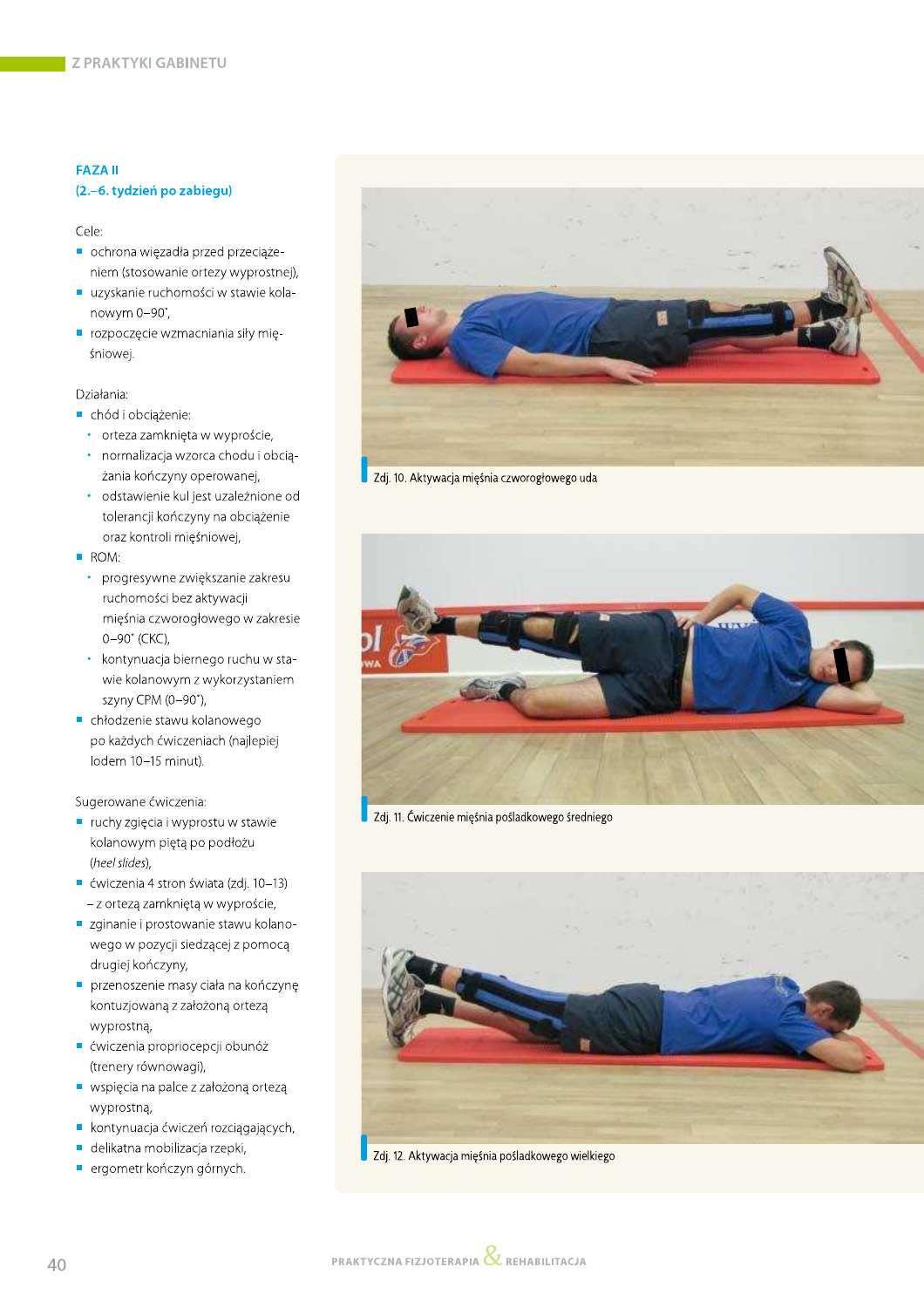

Zdj. 13. Ćwiczenia przywodzicieli uda



Zdj. 14. Ćwiczenie grupy tylnej mięśni uda (bridge)



Zdj. 15. Ćwiczenie na suwnicy (leg press)

# **FAZA III**  $(6-12$  tygodni)

#### Cele:

- powrót do prawidłowego wzorca chodu bez ortezy i kul na płaskim podłożu,
- kontynuowanie poprawy zakresu ruchomości w stawie kolanowym,
- vzmacnianie siły mięśniowej kończyny dolnej.

#### Działania:

- chód i obciążenie:
	- · początkowo chód bez kul w ortezie do kąta 30-40°,
	- · zapoczątkowanie aktywności mięśnia czworogłowego w czasie obciążenia kończyny,
	- · unikanie obciążenia kończyny poniżej 70° zgięcia w stawie kolanowym do 12. tygodnia,
- ROM:
	- · w 7-8. tygodniu: 115° zgięcia w stawie kolanowym bez aktywności w otwartym łańcuchu kinematycznym,
	- · w 9.-10. tygodniu: 130° zgięcia w stawie kolanowym z aktywnością w otwartym łańcuchu kinematycznym.

- ćwiczenia zgięcia i wyprostu w pełnym zakresie ruchu (OKC),
- kontynuacja ćwiczeń 4 stron świata w podporach na przedramionach,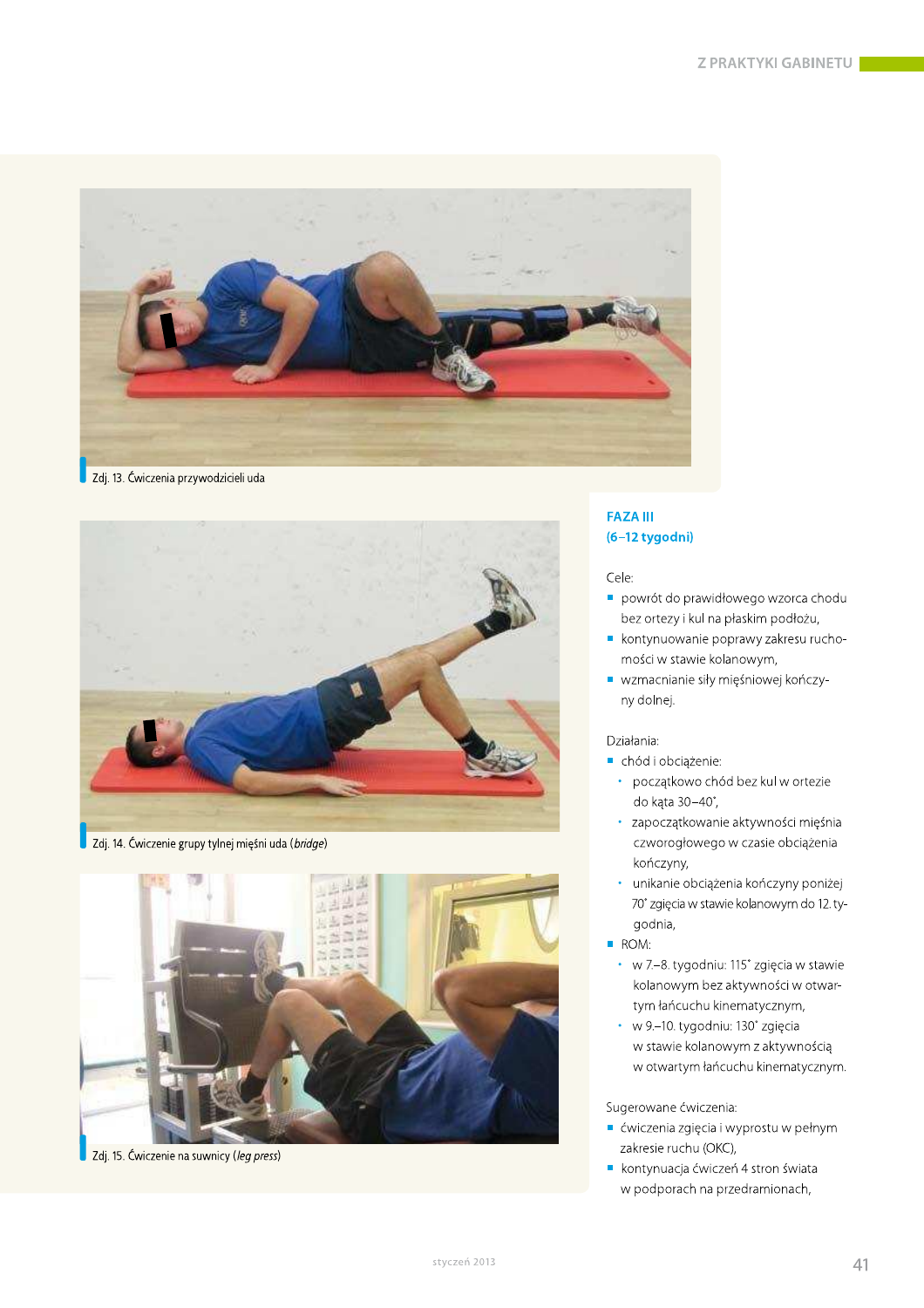- kontynuacja ćwiczeń rozciągających,
- cwiczenia grupy tylnej mięśni uda  $(bridge-zdj. 14)$ ,
- cwiczenie wypychania na suwnicy (leg press - zdj. 15) w kącie 0-40°,
- cwiczenia stabilizatorów miednicy w OKC (mięśnie pośladkowe: większy i średni),
- ćwiczenia propriocepcji jednonóż (rocking board - zdj. 16),
- rower stacjonarny,
- stabilizacja głęboka tułowia,
- kontynuacja ćwiczeń na ergometrze kończyn górnych,
- kontynuacja mobilizacji rzepki.

# **FAZA IV** (około 12.-16. tygodnia)

### Cele:

- uzyskanie prawidłowego wzorca chodu po różnym podłożu,
- uzyskanie prawidłowego wzorca wchodzenia i schodzenia ze schodów,
- uzyskanie prawidłowego czucia głębokiego i stabilizacji kończyny operowanej (test stania jednonóż z zamkniętymi oczami przez 30 sekund),
- pełny zakres ruchomości w stawie kolanowym,
- kontrola mięśnia czworogłowego w czasie przysiadu jednonóż w kącie 0-70°.

## Działanie:

- chodzenie i obciążenie: normalny chód z pełnym obciążeniem,
- ROM: pełen zakres ruchomości w stawie kolanowym.
- wprowadzenie ćwiczeń ekscentrycznych mięśnia czworogłowego (unikanie dużych obciążeń).

- rozpoczęcie rozciągania mięśnia czworogłowego,
- cwiczenia poprawiające siłę mięśnia czworogłowego uda w kącie 0-70° (np. leg press, przysiad jednonóż - split squat, przysiad na maszynie Smitha - zdj. 18),



Zdj. 16. Ćwiczenie propriocepcji na rocking board



Zdj. 17. Wchodzenie po schodkach 5-10-18 cm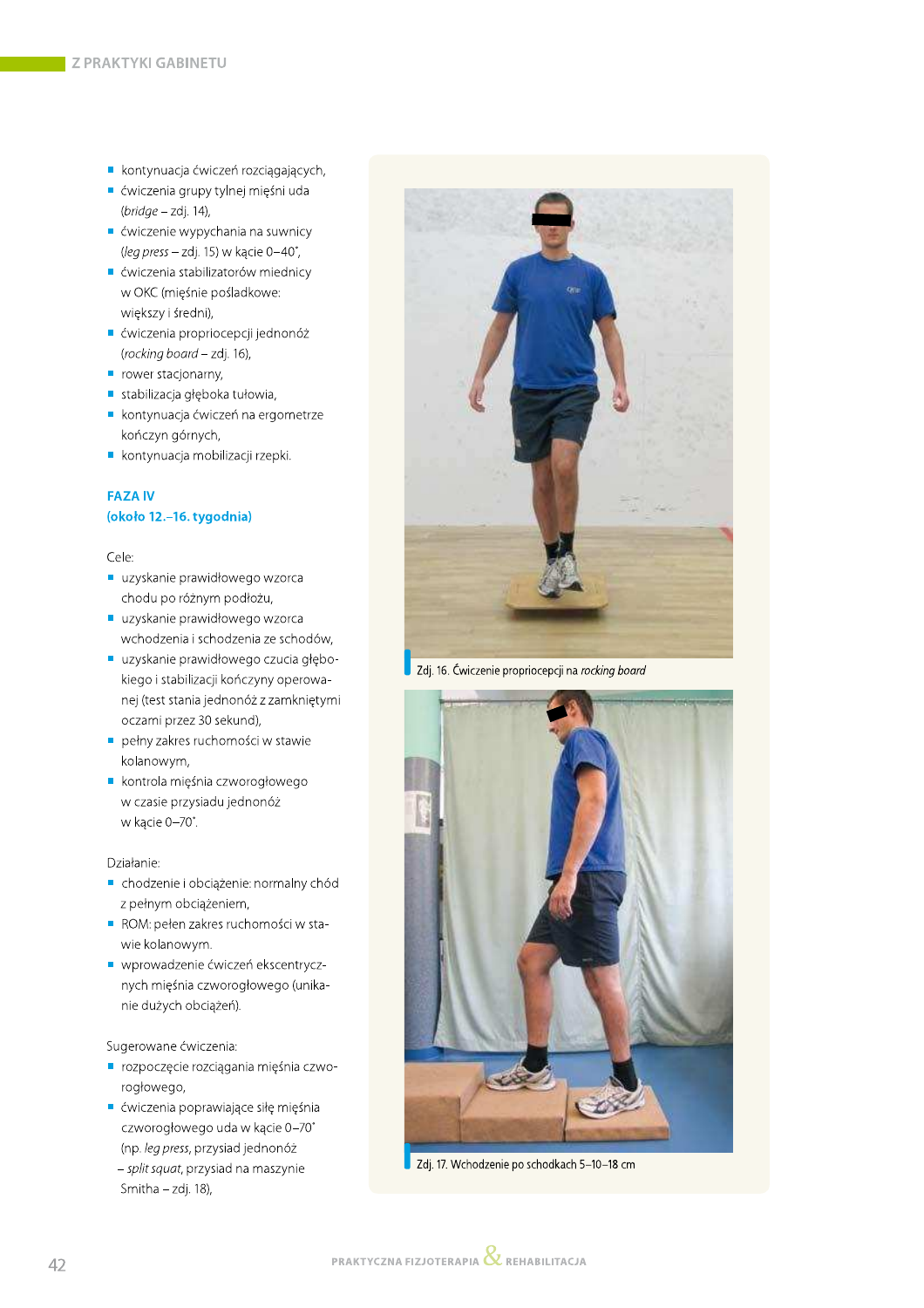- vypady w przód  $(0-70^\circ; zd$ j. 19),
- vejście na schodek (5-10-18 cm), po osiągnięciu bezbolesnego wchodzenia na 18 cm należy rozpocząć schodzenie (5-10-18 - zdj. 17),
- 4 strony świata z wykorzystaniem piłek, Bosu,
- ćwiczenia propriocepcji wielopłaszczyznowej jednonóż (wobbling board),
- kontynuowanie ćwiczeń stabilizacyjnych miednicy i tułowia (ćwiczenia na piłkach, Bosu, trenerach równowagi – zdj. 20),
- kontynuacja jazdy na rowerze (zwiększenie obciążenia),
- chód na bieżni (stopniowe zwiększanie prędkości),
- ćwiczenia funkcjonalne (pod daną dyscypline sportowa),
- pływanie, steper, eliptyk.

# **FAZA V** (po zakończeniu fazy IV, około 5. miesiąca)

Cel:

- powrót do aktywności sportowej bez zaburzeń funkcjonalnych i bólu,
- · osiągnięcie prawidłowego balansu siły mięśniowej grupy prostującej do zginającej staw kolanowy (stosunek 2:1),
- osiągnięcie takiego samego zakresu ruchomości w stawie kolanowym w stosunku do kończyny zdrowej,
- · osiągnięcie równej siły mięśniowej w kończynach dolnych (deficyt pomiędzy kończynami maks. 10%).

Działania/sugerowane ćwiczenia:

kontynuacja programu biegowego (biegi z zatrzymaniem i zmianą kierunku),

- poprawa kontroli nerwowo-mieśniowej w ćwiczeniach wielopłaszczyznowych,
- stretching wielopłaszczyznowy mięśni  $\overline{\phantom{a}}$ przykurczonych,
- rozpoczęcie ćwiczeń dynamicznych,
- kontynuowanie ćwiczeń ekscentrycznych mięśnia czworogłowego (zwiększanie obciążeń),
- rozpoczęcie programu skocznościowego (około 6. miesiąca).

Kryteria dopuszczające pacjenta do powrotu do uprawiania sportu:

- sprint z nagłym hamowaniem na nogę kontuzjowaną,
- nagłe zwroty podczas biegu,
- pomiar siły na urządzeniu Biodex w warunkach statycznych i izokinetycznych (deficyt ≤ 10-15%),
- vyskok jednonóż na platformie (akimbo).



Zdj. 18. *Split squat* z kettlebell



Zdj. 19. Wypad wielopłaszczyznowy